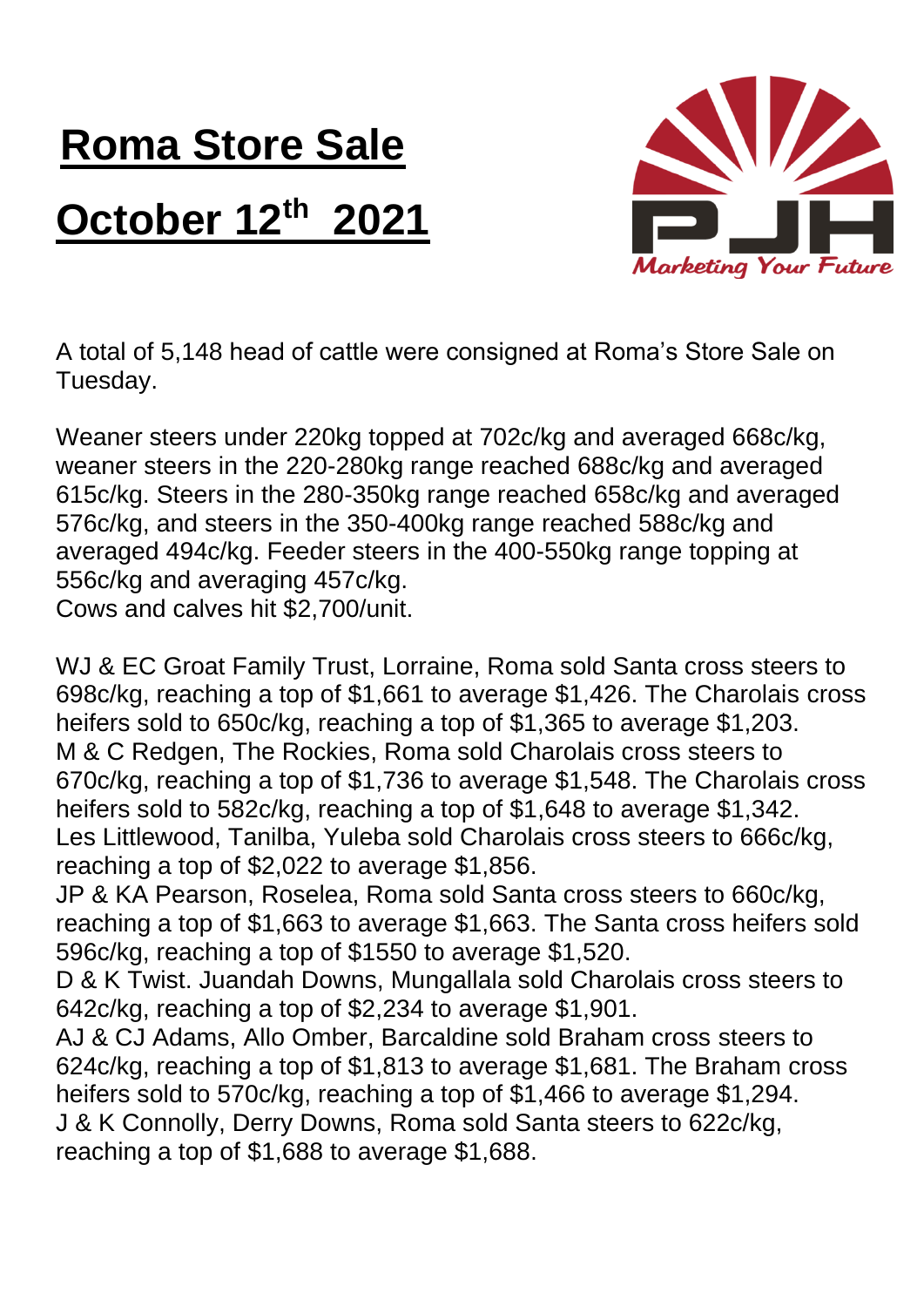R & J Underwood, Pine Hills, Wallumbilla sold Droughtmaster steers to 620c/kg, reaching a top of \$1,819 to average \$1,819. The Droughtmaster cows sold to 378c/kg, reaching a top of \$2,382 to average \$2,382. PJ & MM Wade, Ravenscourt, Charleville sold Angus cross steers to 600c/kg, reaching a top \$2,036 to average \$2,036.

Heslin Contracting & DJ, Formosa Downs, Surat sold Composite steers to 600c/kg, reaching a top of \$1,979 to average \$1,713.

Fleetwood Grazing Co, Corinda, Aramac sold Droughtmaster steers to 594c/kg, reaching a top of \$2,020 to average \$1,806.

EL & DK Connolly, Tetalga, Roma sold Santa steers to 594c/kg, reaching a top of \$1,931 to average \$1,922.

LJ & LG Crosby, Glen Olive, Miles sold Angus cross steers to 580c/kg, reaching a top of \$2,194 to average \$2,193.

Wilson Grazing, Redbank, Mitchell sold Braford steers to 550c/kg, reaching a top of \$1,816 to average \$1,678.

Belfast Investments NQ Pty Ltd, Belfast Station, Winton sold Brahman steers to 544c/kg, reaching a top of \$2,070 to average \$1,693.

Farmleigh Grazing, Farmleigh, Injune sold Santa cross steers to 499c/kg, reaching a top of \$2,308 to average \$2,234.

Spreadborough Past Co, Finsbury Park, Roma sold Droughtmaster steers to 496c/kg, reaching a top of \$2,502 to average \$2,324.

Wilson Grazing, Taroela, Taroom sold Braford steers to 480c/kg, reaching a top of \$2,304 to average \$2,140.

Moonya Agriculture Pty Ltd, Roma sold Angus steers to 474c/kg, reaching a top a \$2,538 to average \$2,431. The Angus cows sold to 374c/kg, reaching a top of \$2,192 to average \$1,957.

Bruce Smith, Coleraine, Mitchell sold Angus cross steers to 450c/kg, reaching a top of \$2,782 to average \$2,558.

CJ Melcer, The Long Paddock, Roma sold Charbray cross steers to 431c/kg, reaching a top of \$2,613 to average \$2,441.

Heifers under 220kg topped at 692c/kg and averaged 585c/kg, while heifers in the 220-280kg range topped at 654c/kg and averaged 515c/kg. Heifers in the 280-350kg range topped at 702c/kg, averaging 481c/kg. Heifers in the 350-450kg range topped at 570c/kg, averaging 423c/kg.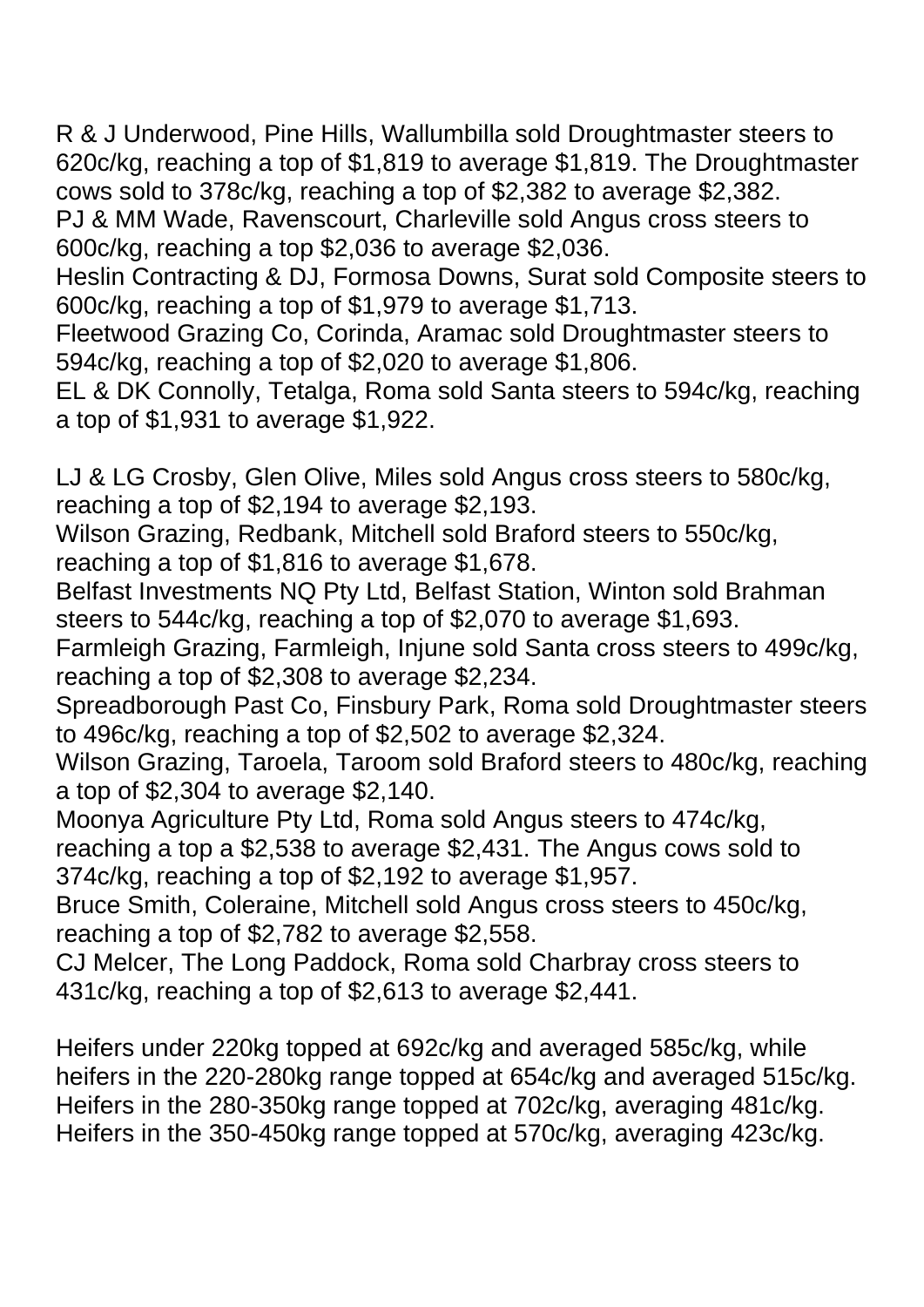SR & ML Phelps, Wilga View, Jackson sold Angus cross heifers to 702c/kg, reaching a top of \$2,343 to average \$2,143.

Ray Pastoral Co, Ray Station, Quilpie sold Santa cross heifers to 692c/kg, reaching a top of \$1,164 to average \$1,065.

TL, JV & Jonty Kehl, Armidale sold Charolais cross heifers to 580c/kg, reaching a top of \$2,009 to average \$1,713.

Swain Farms Pty Ltd, Kia-ora, Walgett sold Romagnola cross heifers to 468c/kg, reaching a top of \$2,378 to average \$1,792.

Vermont sold Brahman cross heifers to 398c/kg, reaching a top of \$1,349 to average \$1,262.

Cows in the 300-400kg range reached 372c/kg and averaged 325c/kg, while cows in the 400kg-500kg range reached 372c/kg and averaged 352c/kg. Cows over 500kg topped at 383c/kg, averaging 369c/kg.

Kane & Annette Yorkston, Dalziel, Taroom sold Santa cows to 373c/kg, reaching a top of \$2,358 to average \$2,239.

## *NEXT STORE SALE IS 19th OCTOBER PJH SELL 6 th POSITION*